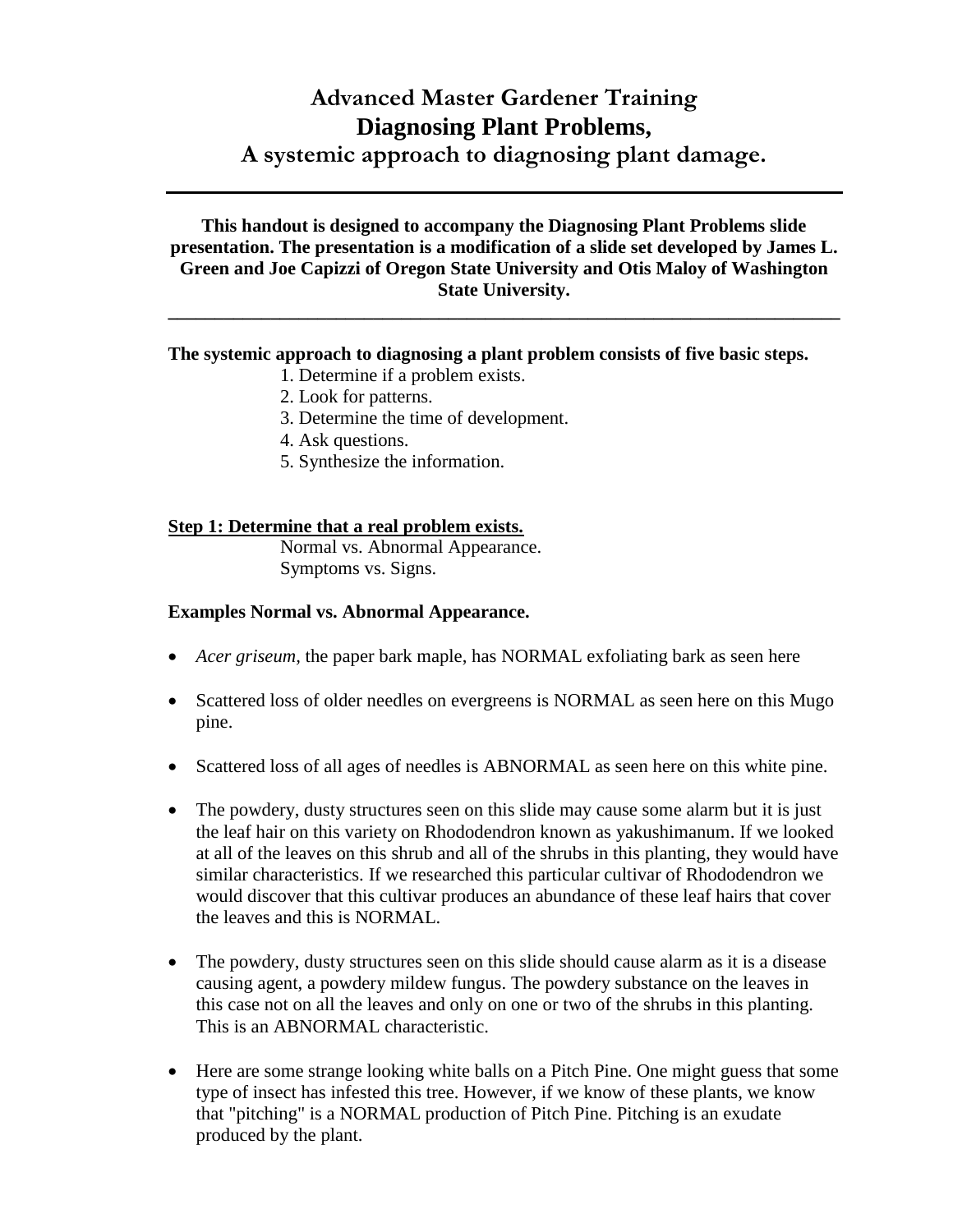- Again some strange looking white balls on a Douglas Fir this tiem. It is an ABNORMAL condition that consist of insects, the Cooley Spruce Gall Adelgid and Douglas Fir is the alternate host of this critter. We have the Cooley Spruce Gall Adelgid in our area but we see more of a close relative the Eastern Spruce Gall Adelgid. It produces these structures that resemble normal cones. Closer inspection is required to determine which is present, just cones or the adelgid.
- Normal structures on a twig, bud scars (useful in determining each years growth, stressed plants may grow very little in certain years), lateral and terminal buds present, and lenticels.
- This Mimosa root system appears to have abnormal bumps and round protrusions on it. Again we need to know our plants because this is a NORMAL condition of this plant. The Mimosa belongs to the family Leguminosae, which produces characteristic nitrogen fixing nodules. This could easily be confused with Cyst or Root Knot nematode damage. Root Knot Nematode infect plant such as Swiss Chard, Beet, and Carrot. If viewed under a dissecting scope, the female body could be teased out of those bumpy areas. In contrast, the Mimosa nitrogen fixing nodules are just corky plant tissue. The Cyst nematode can also be confused with the nitrogen fixing nodules but again they can be removed from the root and dissected to find vermiform juveniles and eggs within the cysts.

#### **Symptoms or Signs.**

SYMPTOMS are changes in the appearance or growth of the plant in response to a damaging factor.

SIGNS are visual evidence of the damaging factor.

- An example of a SYMPTOM is the light, brown to black swellings of tissue in the black knot twig. Or the mass growth of mushroom-like tissue from the corn ear. The begonia plant has a discoloration of tissue on the plant's leaves. Also the wilting of a Rhododendron. Symptoms identical to ones described in the presentation could be caused by many different factors such as environmental extremes and/or root pathogens. Other damaging root factors such as chemical injury or mechanical breakage of roots and stems may also cause damage. At this stage we need to know more information to make an intelligent guess. We need to ask more questions.
- A SIGN is present in the Eutypella canker on this specimen. It produces a MYCELIAL MAT beneath the bark surface. If you cut into this area the mycelium of the fungus is quite distinct. Also the raspberry cane SPORULATING is a fine example of a SIGN. This may be a clue towards finding the culprit of the damage but more questions need to be asked. Often once plants are stressed; opportunistic, non-aggressive organisms take up residence on them. These secondary organisms are not the causal agent of the damage. Another SIGN of a fungal infection is the presence of FRUITING BODIES. The black dots all over the cones produced by infected trees are the characteristic fruiting bodies of Diplodia tip blight. Another possible SIGN of the damaging factor is the presence of an insect and eggs.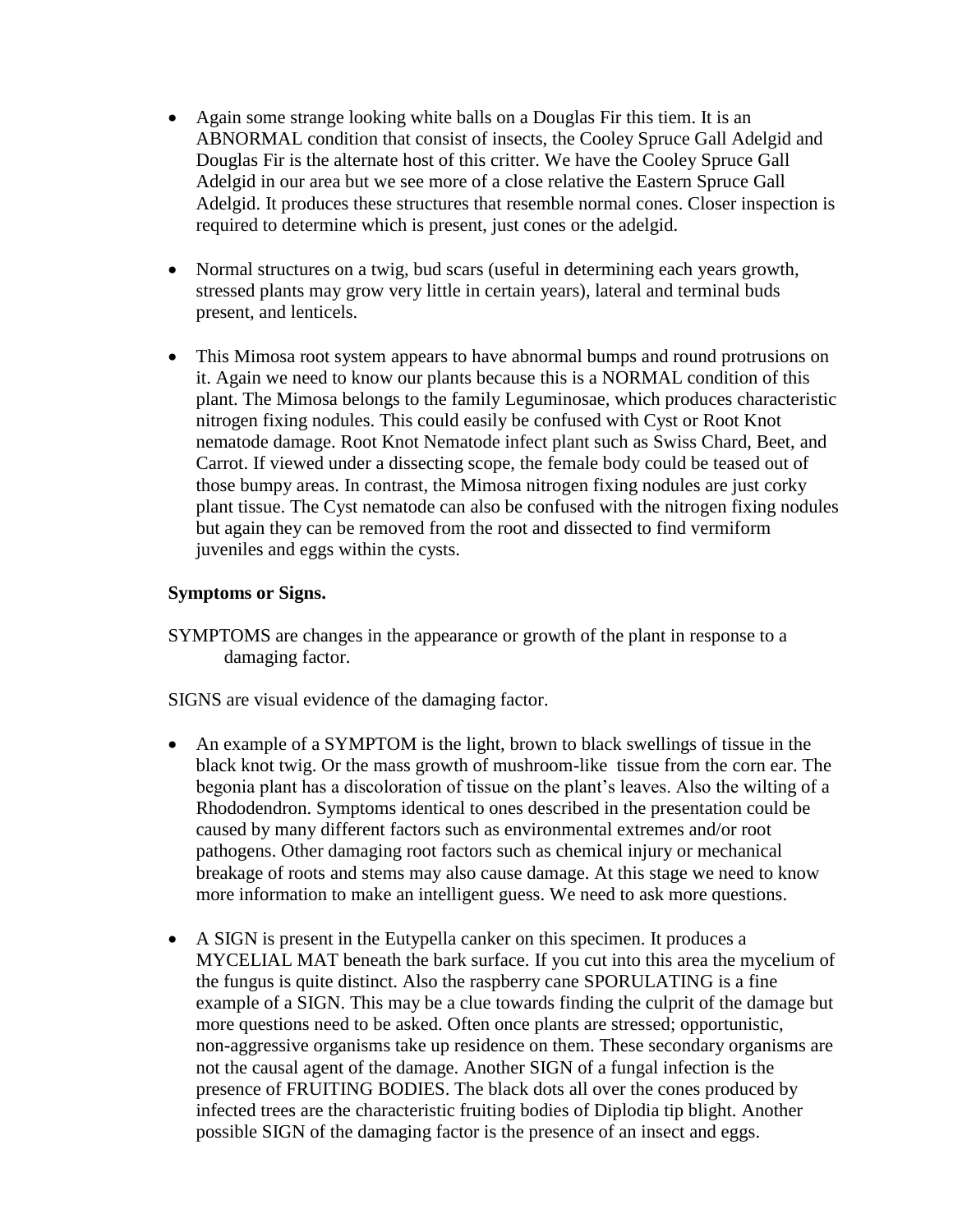Investigate this organism and identification of it are necessary to ensure it is the damaging factor. Don't forget there are many beneficial insects out there that we want to keep around. Does this insect cause damage to this plant? If you see it chewing on the plant, it's probably a pretty good indication that it is. Another SIGN, cast skins of aphids on a Rhododendron leaf.

#### **Step 2- Look for Patterns.**

Look for patterns in the plant community, on individual plants, and on individual plant parts.

#### **Uniform** vs. **random damage patterns.**

Damage patterns in the PLANT COMMUNITY

- Lobolly pine killed by the Southern pine beetle. This is a NON-UNIFORM pattern of damage caused by a pest.
- Cotton field with chemical damage. Various patterns may be produced by chemical drift in a field. Chemical drift produces UNIFORM patterns that do not spread.
- *Phytophthora cinnamoni* damage on a Rhododendron. This is a NON-UNIFORM pattern. Symptoms are on one plant and the surrounding plants look fine. Also look for the junction point of damaged vs. non-damaged tissue. Remember don't ignore the roots.
- Round up (herbicide) spray drift damage patterns also cause UNIFORM damage as seen on Photinia, all the plants are damaged. Other herbicide injuries show movement in the rain storm runoff and a sprayer's foot prints from a grass herbicide application.
- A fairy ring pattern formed by a fungus grows in a circular pattern randomly in this lawn. An example of a NON-UNIFORM pattern of damage.

## Damage patterns on an INDIVIDUAL PLANT

 What type of pattern damage would describe this plant's symptoms? This is a NON-UNIFORM (the entire tree is not browning) damage pattern on the American Elm infected with the Dutch Elm Disease, *Ophiostoma ulmi.*

Note the streaking pattern in the twig, this is very characteristic of the infection caused by this pathogen and the location where the diagnostician will take piece of tissue for culturing..

Bark beetle galleries are the location where the fungus is introduced into the tree and where infection takes place.

• Is this pattern UNIFORM or non-uniform? This uniform pattern was caused by overlapping application of a lawn fertilizer.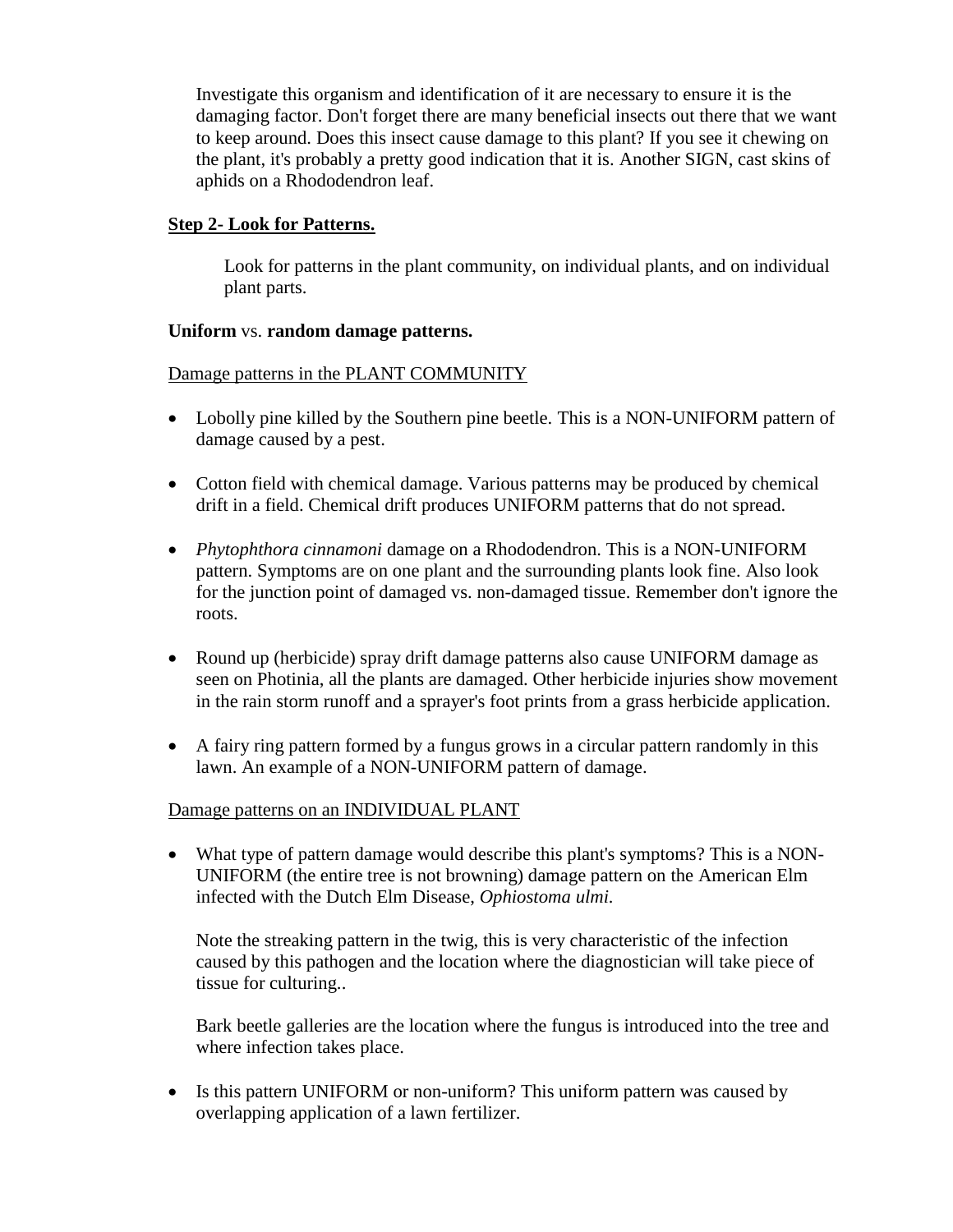- Manganese deficiency on Spruce. Any available nutrients are mobilized into the new growth, therefore, symptomatic yellowing occurs in the older growth, UNIFORM damage pattern.
- Iron deficiency on Rhododendron. In this case the available nutrients are kept in the older growth leaving the new growth deficient and chlorotic and characteristic of an abiotic, UNIFORM damage pattern.

## Damage on an INDIVIDUAL PLANT PART.

- Illustration of uniform vs. non-uniform damage patterns on leaves.
- Rhabdocline needle blight on Douglas Fir. Notice the random or NON-UNIFORM pattern of damage of the branches on this tree.
- In comparison, this evergreen's damage pattern is very UNIFORM, affecting the tips of the needles. This is an example of an abiotic damage event, freeze damage.
- Downy mildew of Buddleia caused by *Peronospora harotii*. Very random NON-UNIFORM damage pattern shown here is characteristic of a disease infection.
- Kalmia with a viral infection. The random NON-UNIFORM swirling damage pattern shown here is almost artistic in nature. A unique virus that affects Kalmia and Rhododendron. It has only been detected on certain cultivars and only on one or a few leaves of a plant.

## **Step 3, Development of Damage Over Time.**

- *Aspergillus niger,* Black Mold, on onion slices. Development of the damage is seen at 1, 4, and 7 days after inoculation of the fungus. Notice the degradation of the bulb tissue.
- Fusarium Wilt on Cyclamen. One leaf at a time yellows and eventually dies. This continues until the whole plant succumbs to the fungus. Fusarium Wilt in the corm of Cyclamen. The red/brown discoloration is characteristic of this pathogen. The amount of discoloration increases over time.
- Elephant Hide on Potato. There is no change in the symptoms of this plant problem once it develops because it is not caused by a pathogen. These symptoms are produced due to environmental stresses. Elephant Hide on Potato. As you can see there is no penetration or rotting of the interior tissue.
- Foliar nematode on Creeping Phlox. The plants becoming progressively browned out and decline until the whole plant dies.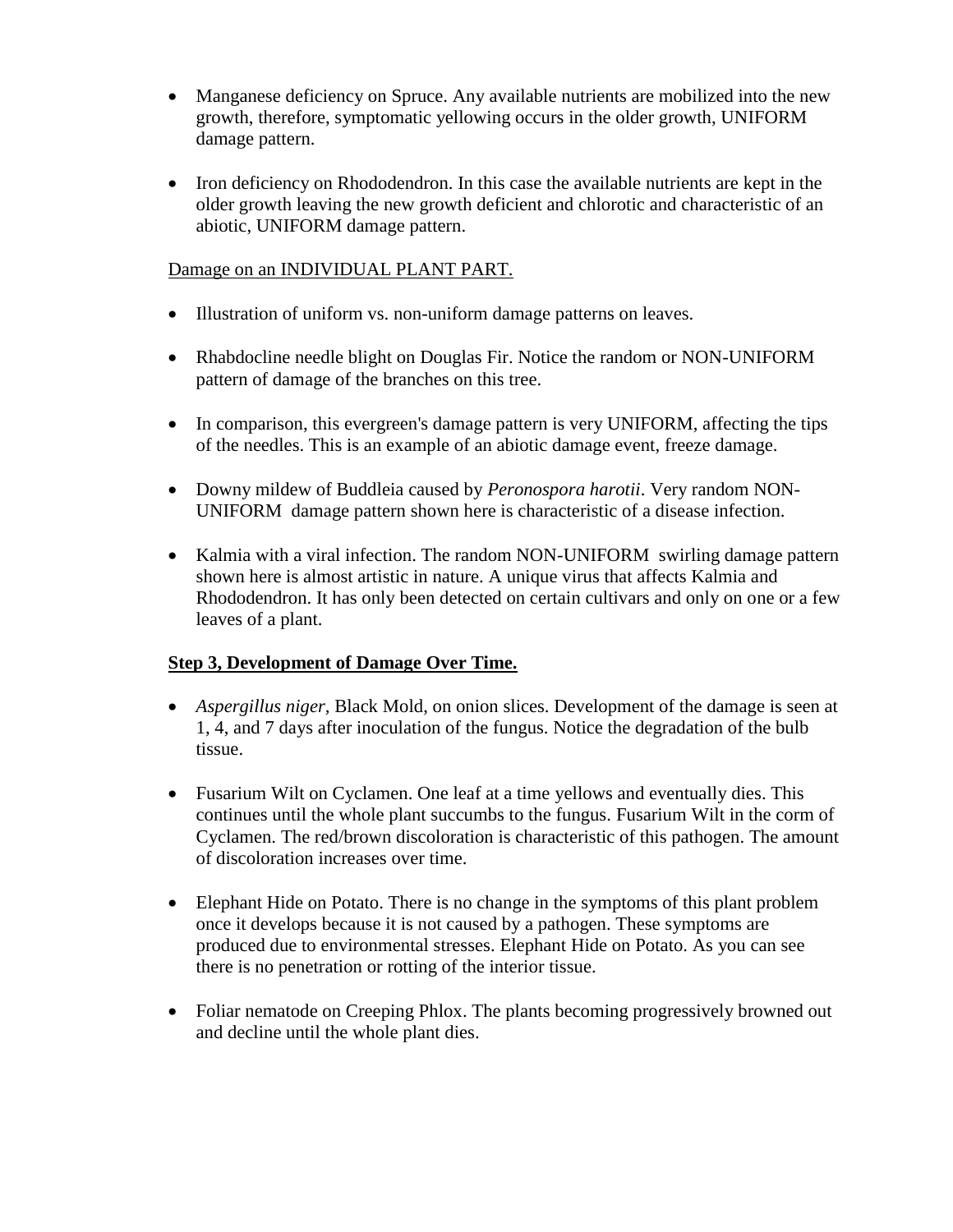#### **Step 4, ASK OUESTIONS!!**

And even more questions. You can never ask too many questions. Often the people involved don't recall events as being associated. You need to probe their minds for information.

• Get a history of the problem.

Is this new?, Has it occurred on these plants before? How long have you noticed it? When did you first notice it?

- Get a record of all sprays and fertilizer treatments that have been applied to the plants.
- Find out a history of the site. Was this always a garden space? What other types of plants have been grown in this site?
- Could environmental conditions be causing the problem? Ask about weather conditions in the area? Have there been any extreme temperatures?
- Is there a pattern to the symptoms? Within the community? on individual plant? On individual plant parts? Are environmental conditions different in areas containing the affected plants? Are they in low areas of the field prone to flooding? Other microclimates?
- Is the pattern within the plant? Is it wilting on one side? Look for obvious symptoms and signs. Are cankers present? Can you see fruiting bodies?
- Don't ignore the root system.
- Beware of secondary pathogens and insects.
- Be patient, don't jump to conclusions. As experts we feel we have to give a quick answer, don't feel pressured to answer quickly.

## **Step 5: Reference:**

Ball Field Guide to Diseases of Greenhouse Ornamentals. M. Daughtrey and A. Chase. 1992. Ball Publishing. Geneva, Illinois. 218 pp. (around \$60)

Brooklyn Botanic Gardens Handbooks. Brooklyn Botanic Garden, 1000 Washington Ave. Brooklyn, NY 11225 (around \$9.00)

Some of the titles available:

 Hummingbird Gardens: Turning Your Yard Into Hummingbird Heaven Wildflower Gardens: 60 Spectacular Plants and How to Grow Them in Your Garden Bird Gardens: Welcoming Wild Birds to Your Yard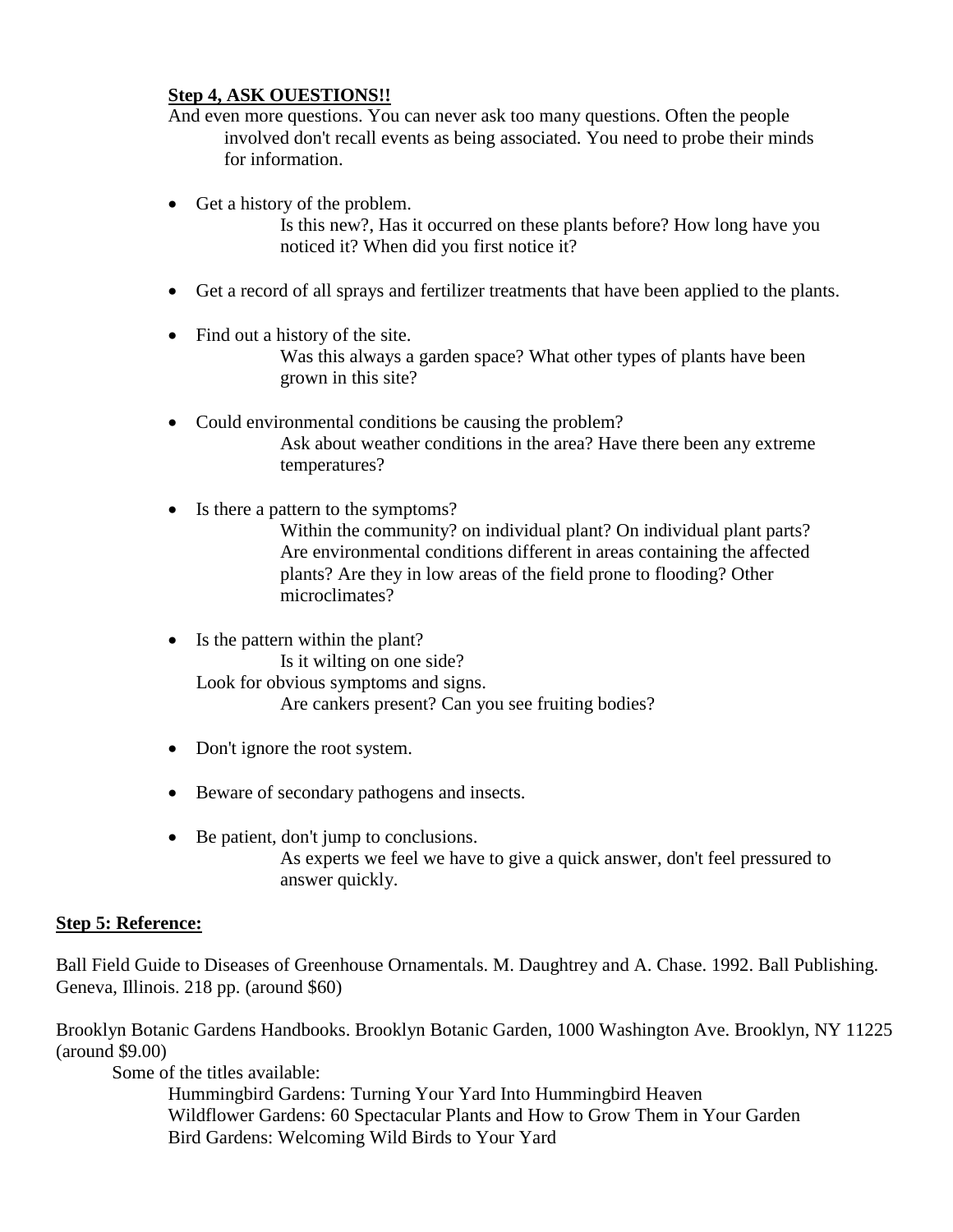Going Native: Biodiversity in Our Own Backyards Invasive Plants: Weeds of the Global Garden The Natural Water Garden: Pools, Ponds, Marshes and Bogs for Backyards Everywhere Woodland Gardens: Shade Gets Chic Gardening with Wildflowers and Native Plants Natural Disease Control: A Common-sense Approach to Plant First Aid

Compendia are published by the American Phytopathological Society (APS), 3340 Pilot Knob Road, St. Paul, MN 55121-2097. They currently cost \$43 each including postage. Each compendium covers common diseases found on the various plants listed. The color photographs in the center of each publication are helpful although the language in the body of the text is somewhat technical. Here is a listing of the compendia available.

Compendium of Alfalfa Diseases. Compendium of Apple and Pear Diseases. Compendium of Barley Diseases. Compendium of Bean Diseases. Compendium of Beet Disease and Insects. Compendium of Chrysanthemum Diseases. Compendium of Citrus Disease. Compendium of Conifers Diseases. Compendium of Corn Diseases. Compendium of Cotton Disease. Compendium of Cucurbit Diseases. Compendium of Elm Diseases. Compendium of Flowering Potted Plant Diseases. Compendium of Grape Diseases. Compendium of Lettuce Diseases. Compendium of Nut Crop Diseases in Temperate Zones. Compendium of Onion and Garlic Diseases. Compendium of Ornamental Foliage Plant Diseases. Compendium of Pea Diseases. Compendium of Peanut Diseases. Compendium of Raspberry and Blackberry Diseases and Insects. Compendium of Rhododendron and Azalea Diseases. Compendium of Rice Diseases. Compendium of Rose Diseases. Compendium of Sorghum Diseases. Compendium of Soybean Diseases. Compendium of Stone Fruit Diseases. Compendium of Strawberry Diseases. Compendium of Sweet Potato Diseases. Compendium of Tobacco Diseases. Compendium of Tomato Diseases. Compendium of Tropical Fruit Diseases. Compendium of Turfgrass Diseases. Compendium of Umbelliferous Crop Diseases. Compendium of Wheat Diseases.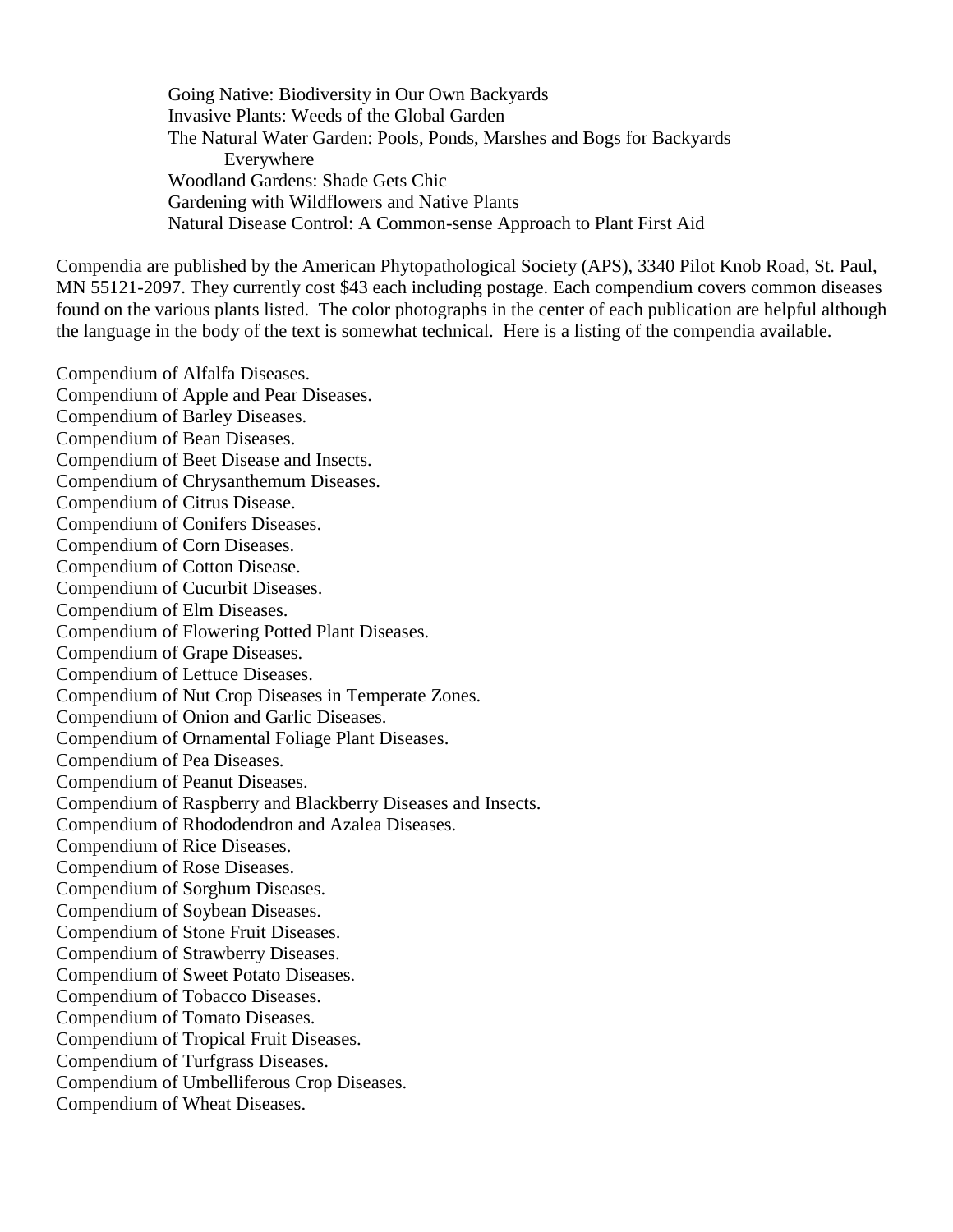Cornell University Information Bulletins, Fact Sheets, and Tree Pest Leaflets.

Cornell Commercial Recommendations for Pest Control (available for Trees and Shrubs, Turf, Tree Fruits, Small Fruits, Vegetables and Potatoes, etc.)

Diseases and Pests of Ornamental Plants. 5<sup>th</sup> ed. P.P. Pirone. 1978. John Wiley & Sons, Inc., New York, New York. 566 pp.

Diseases of Trees and Shrubs. W.A. Sinclair and H.H. Lyon. 2005. Cornell University Press. Ithaca, NY. 660 pp.

Diseases of Ornamental Plants. J.L. Forsberg. 1975. Special Publication No. 3. Revised, Univ. of Illinois at Urbana-Champaign, College of Agriculture. 220 pp.

Disease of Woody Ornamentals and Trees in Nurseries. Ronald K. Jones and D. Michael Benson. 2001. APS Press, St. Paul, Minn. 482pg.

Guide to Pest Management Around the Home, Parts I and II. 2000-2001. Misc. Bulletin 74. Cornell Cooperative Extension. 135 pp.

Identifying Diseases of Vegetables. A.A. MacNab, A.F. Sherf, and J.K. Springer. 1983. Pennsylvania State University, University Park, PA. 62 pp.

Magical Mushrooms, Mischievous Molds. George W. Hudler. 1998. Princeton University Press, Princeton, NJ.

Pests of the Garden and Small Farm: A Grower's guide to Using Less Pesticide. 1990. M.L. Flint. Statewide IPM Project, Univ. of California, Div. Of Agriculture and Natural Resources, Publication 3332, ISBN 0- 931876-89-3. 276 pp.

Plant Diseases: Their biology and social impact. Gail Schumann. 1991. American Phytopathological Society (APS) Press, 397 pp.

Plant Pathology, 4<sup>th</sup> edition. George Agrios. 1997.Academic Press, San Diego, CA. 635 pp.

Shade Tree Wilt Diseases. Edited by Cynthia L. Ash. 2001. APS Press. St. Paul, Minn. 257 pp.

Scouting and Controlling Woody Ornamental Diseases in Landscapes and Nurseries. Prepared by Gary B. Moorman. 1992. Publications Distribution, Pennsylvania State University, 112 Agricultural Admin. Bldg., University Park, PA. 90 pp. (\$7.00, includes postage and handling).

The Garden Problem Solver: The Ultimate Troubleshooting Guide for Successful Gardening. Edited by Rosemary C. Rennicke. 1999. The Readers Digest Association, Inc. Pleasantville, NY. 416pp.

The Healthy Indoor Plant: A Guide to Successful Indoor Gardening. C. Powell and R. Rossetti. 1992. Rosewell Publishing Inc., Columbus, Ohio. ISBN 0-9631767-6, 297 pp.

The Organic Gardener's Handbook of Natural Insect and Disease Control. Edited by Barbara W. Ellis and Fern Marshall Bradley. 1992. Rodale Garden Books. Emmaus, PA. 534 pp. (around \$27.00)